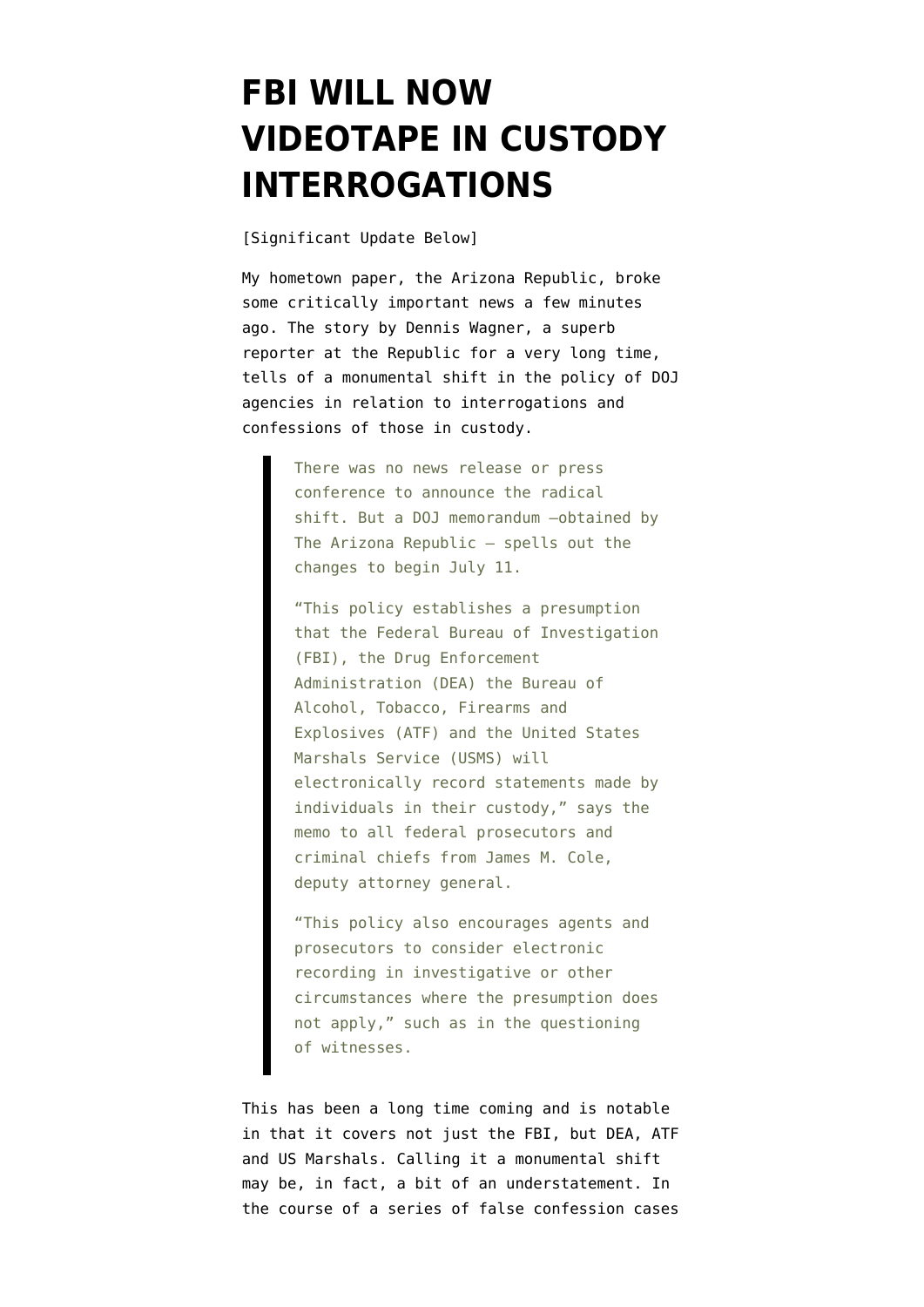in the 90's, attempts to get this instated as policy in the District of Arizona were fought by the DOJ tooth and nail. As other local agencies saw the usefulness of audio and/or video taping, DOJ authorities fought the notion like wounded and cornered dogs. That was not just their position in the 90's, it has always been thus:

> Since the FBI began under President Theodore Roosevelt in 1908, agents have not only shunned the use of tape recorders, they've been prohibited by policy from making audio and video records of statements by criminal suspects without special approval.

Now, after more than a century, the U.S. Department of Justice has quietly reversed that directive by issuing orders May 12 that video recording is presumptively required for interrogations of suspects in custody, with some exceptions.

What has historically occurred is an agent (usually in pairs) did interviews and then recounted what occurred in what is called a "302" report based on their memories, recollections and handwritten notes (which were then usually destroyed). This created the opportunity not just for inaccuracy, but outright fabrication by overly aggressive agents. Many defendants have been wrongfully convicted, and some who were guilty got off because competent defense attorneys made fools of agents, and their bogus process, in court.

In short, presumptive taping is smart for both sides, and absolutely in the interests of justice. It still remains inexplicable why the DOJ maintained this intransigence so long when every competent police procedures expert in the world has been saying for decades that taping should be the presumption.

Now it should be noted that the policy will only apply to "in custody" interrogations and not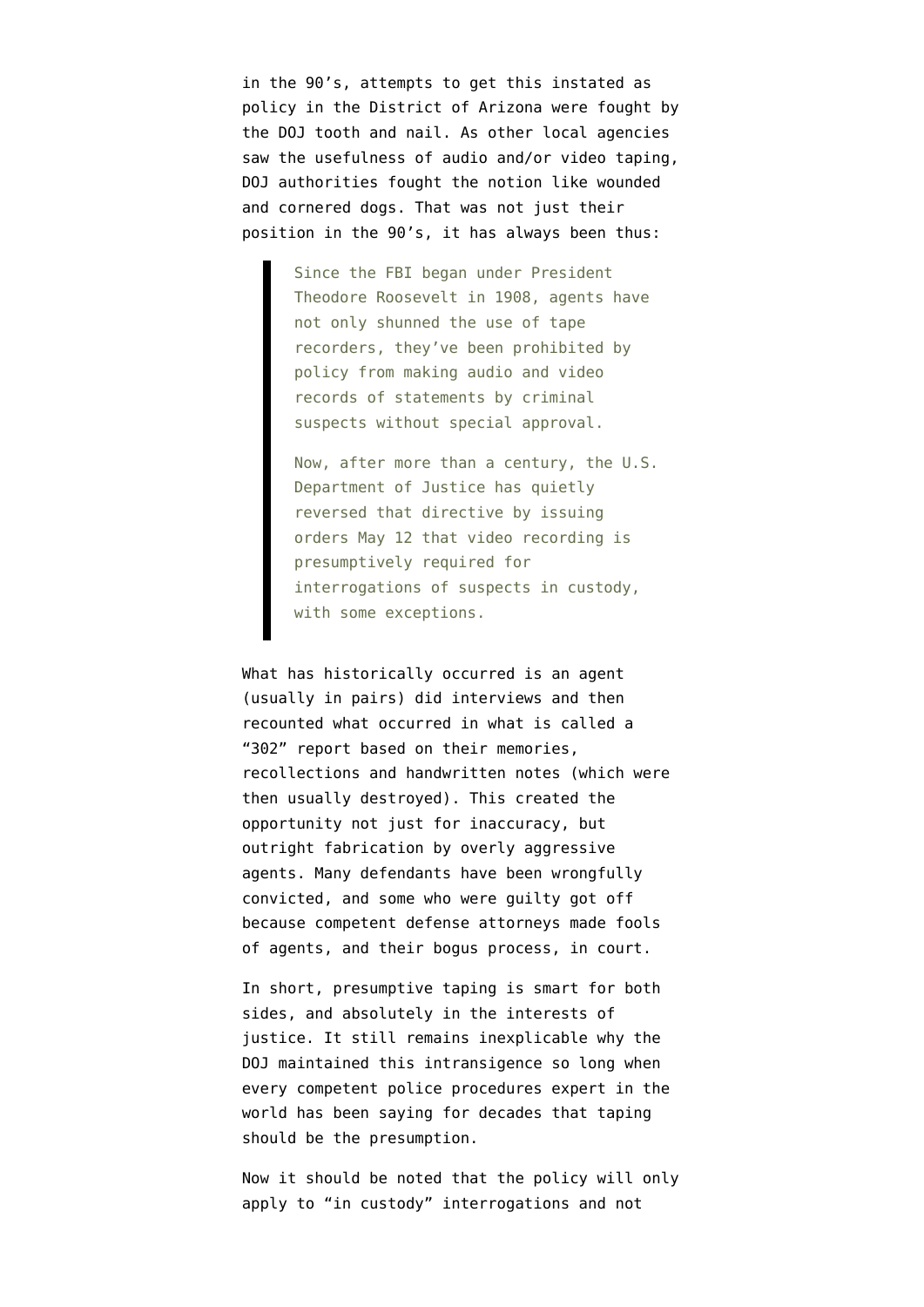ones where there has been no formal arrest which is, of course, a gaping hole considering how DOJ agents blithely work suspects over under the ruse they are not yet in custody. There will also clearly be an exigent circumstances/public safety exception which are also more and more frequently abused by DOJ (See: [here](http://www.emptywheel.net/2013/04/29/tsarnaev-right-to-counsel-not-miranda-is-the-key/), [here](http://www.emptywheel.net/2013/04/20/dzhokhar-tsaraev-the-big-issue-is-not-miranda-its-presentment/) and [here](http://www.emptywheel.net/2011/03/24/doj-betrays-constitution-judiciary-on-miranda/) for example).

So, we will have to wait to see the formal written guidance, and how it is stated in the relevant operation manuals for agents and US Attorneys, to get a full bead on the scope of change. And, obviously, see how the written policies are implemented, and what exceptions are claimed, in the field.

But the shift in interrogation policy today is monumental and is a VERY good and positive step. Today is a day Eric Holder should be proud of, and it was far too long in arriving.

UPDATE: When I first posted this I did not see the actual memo attached to Dennis Wagner's story in the Arizona Republic; since that time I have been sent the actual memo by another source, and it is also available as a link in the Republic story that broke this news. Here are a couple of critical points out of the [actual memo dated May 12, 2014:](http://www.emptywheel.net/wp-content/uploads/2014/05/DOJ-Interrogation-Memo.pdf)

> The policy establishes a presumption in favor o f electronically recording custodial interviews, with certain exceptions, and encourages agents and prosecutors to consider taping outside of custodial interrogations. The policy will go into effect on Friday, July 11, 2014.

By my information, the gap in implementation is because DOJ wanted to do some top down discussion and orientation on the new policy, which makes some sense given the quantum nature of this shift. My understanding is that this is already ongoing, so DOJ seems to be serious about implementation.